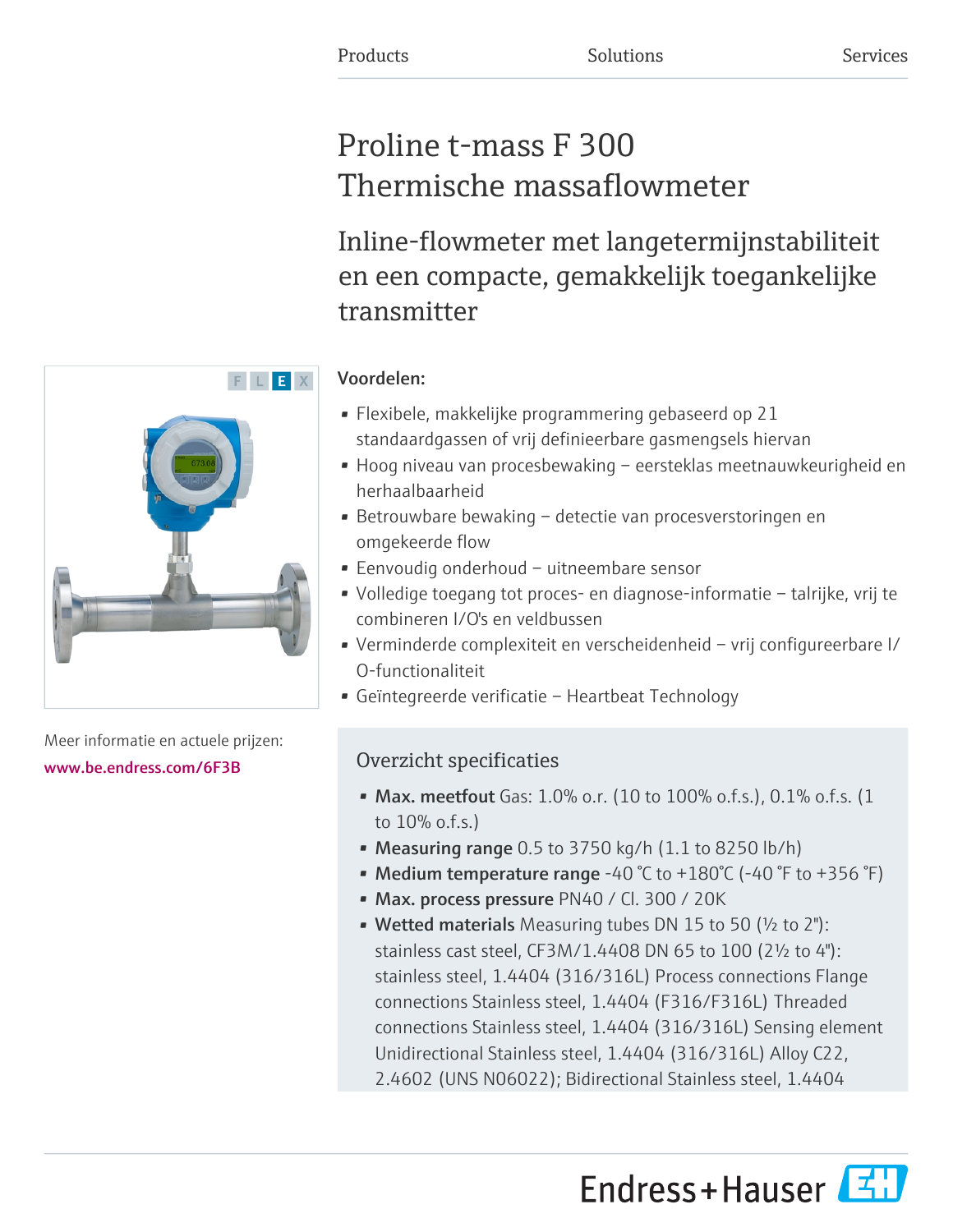(316/316L) Reverse flow detection Stainless steel, 1.4404 (316/316L)

Toepassingsgebied: Het gepatenteerde sensorontwerp van t-mass F levert ongeëvenaarde meetstabiliteit bij thermische inlinemassaflowmetingen. Het compenseert in realtime wijzigingen van procesomstandigheden: temperatuur, druk, flowrichting en gastype. De compacte transmitter biedt een hoge flexibiliteit wat betreft bediening en systeemintegratie: toegang vanaf een webserver, weergave op afstand en verbeterde connectiviteitsopties. Bovendien garandeert de Heartbeat Technology betrouwbare metingen en verificaties volgens de regels.

# Kenmerken en specificaties

#### Gas **Gas** Meetprincipe

Thermal

# Product headline

Inline flowmeter with long-term stability and a compact, easily accessible transmitter.

Flexible, convenient programming based on 21 standard gases or freely definable gas mixtures thereof.

Measurement of utility and process gases as well as gas mixtures in small line sizes.

#### Sensor features

High level of process control – premium measurement accuracy and repeatability. Reliable monitoring – detection of process disturbances and reverse flow. Easy maintenance – removable sensor. Inline version with DN 15 to 100 (½ to 4"). Bidirectional measurement; high measuring performance. Patented drift-free sensor with SIL 2.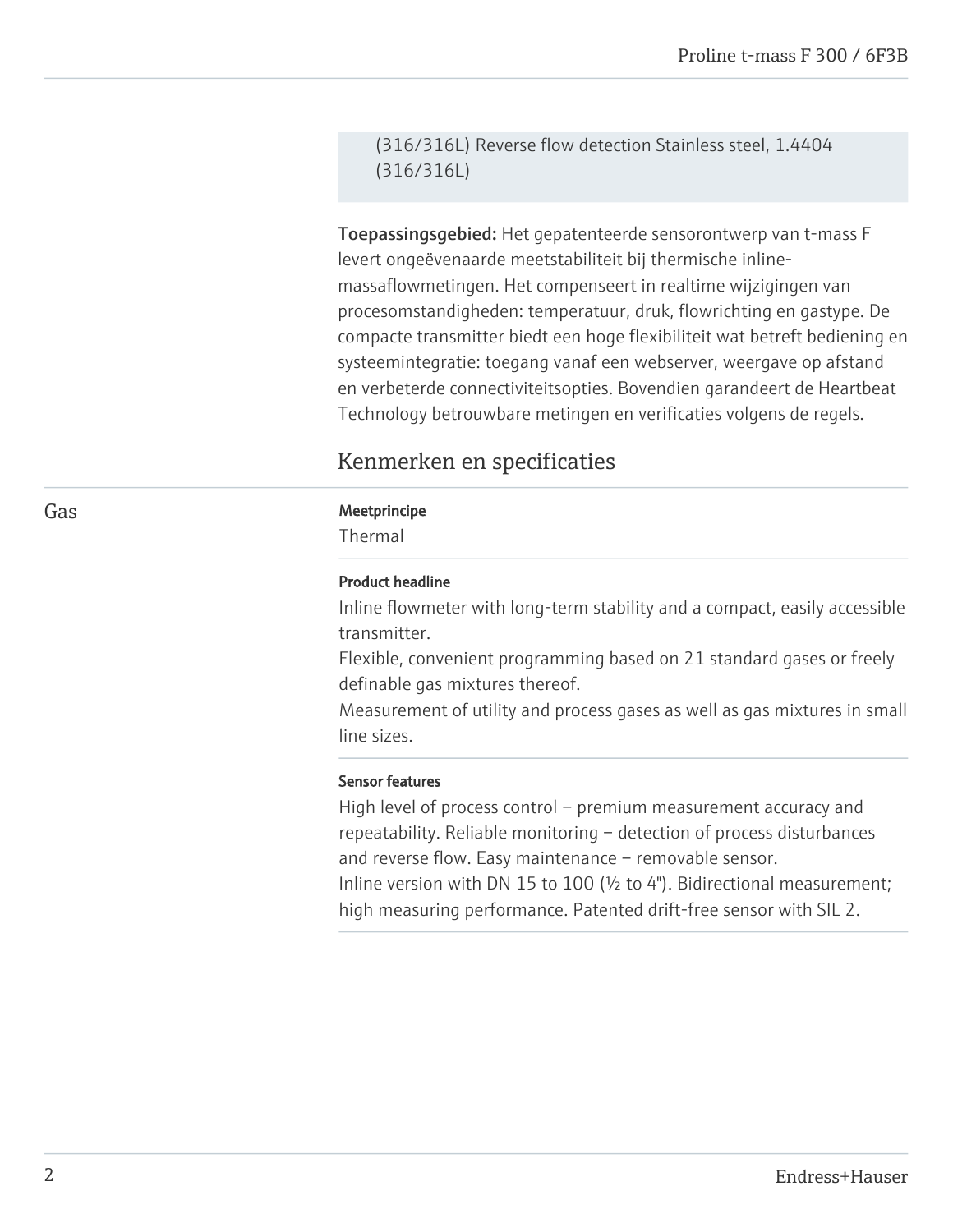# Transmitter features

Full access to process and diagnostic information – numerous, freely combinable I/Os and fieldbuses. Reduced complexity and variety – freely configurable I/O functionality. Integrated verification – Heartbeat Technology.

Compact dual-compartment housing with up to 3 I/Os. Backlit display with touch control and WLAN access. Remote display available.

#### Nominal diameter range

DN 15 to DN 100 (1/2" to 4")

# Wetted materials

Measuring tubes DN 15 to 50 (½ to 2"): stainless cast steel, CF3M/1.4408 DN 65 to 100 (2½ to 4"): stainless steel, 1.4404 (316/316L) Process connections Flange connections Stainless steel, 1.4404 (F316/F316L) Threaded connections Stainless steel, 1.4404 (316/316L) Sensing element Unidirectional Stainless steel, 1.4404 (316/316L) Alloy C22, 2.4602 (UNS N06022); Bidirectional Stainless steel, 1.4404 (316/316L) Reverse flow detection Stainless steel, 1.4404 (316/316L)

## Measured variables

Massflow, temperature, standard volume flow, volume flow, Free air delivery, velocity, heat flow, energy flow, density

#### Max. meetfout

Gas: 1.0% o.r. (10 to 100% o.f.s.), 0.1% o.f.s. (1 to 10% o.f.s.)

#### Measuring range

0.5 to 3750 kg/h (1.1 to 8250 lb/h)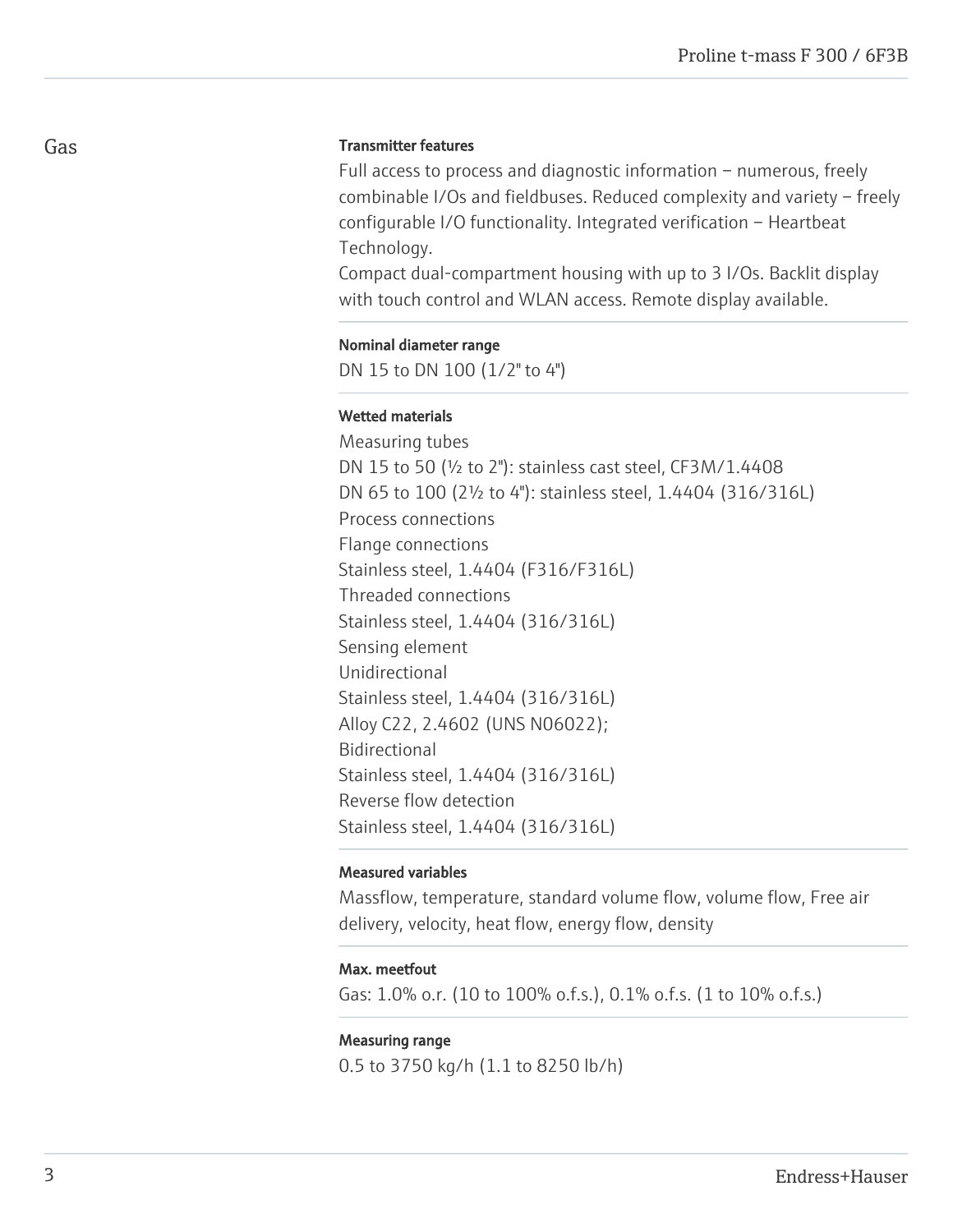# Max. process pressure

PN40 / Cl. 300 / 20K

# Medium temperature range

 $-40$  °C to  $+180$ °C (-40 °F to  $+356$  °F)

## Ambient temperature range

-40 to 60°C (-40 to 140°F) Optional: Transmitter: -50 to 60°C (-50 to 140°F), Sensor: -60 to 60°C (-60 to 140°F)

# Transmitter housing material

Aluminium, AlSi10Mg, coated Polycarbonate

# Degree of protection

IP66/67, Type 4X enclosure

### Display/Operation

4-line backlit display with touch control (operation from outside) Configuration via local display and operating tools possible Remote display available

# **Outputs**

3 outputs: 4-20 mA HART (active/passive) 4-20 mA (active/passive) Pulse/frequency/switch output (active/passive) Relay output

#### Inputs

Status input 4-20 mA input

# Digital communication

HART, Modbus RS485